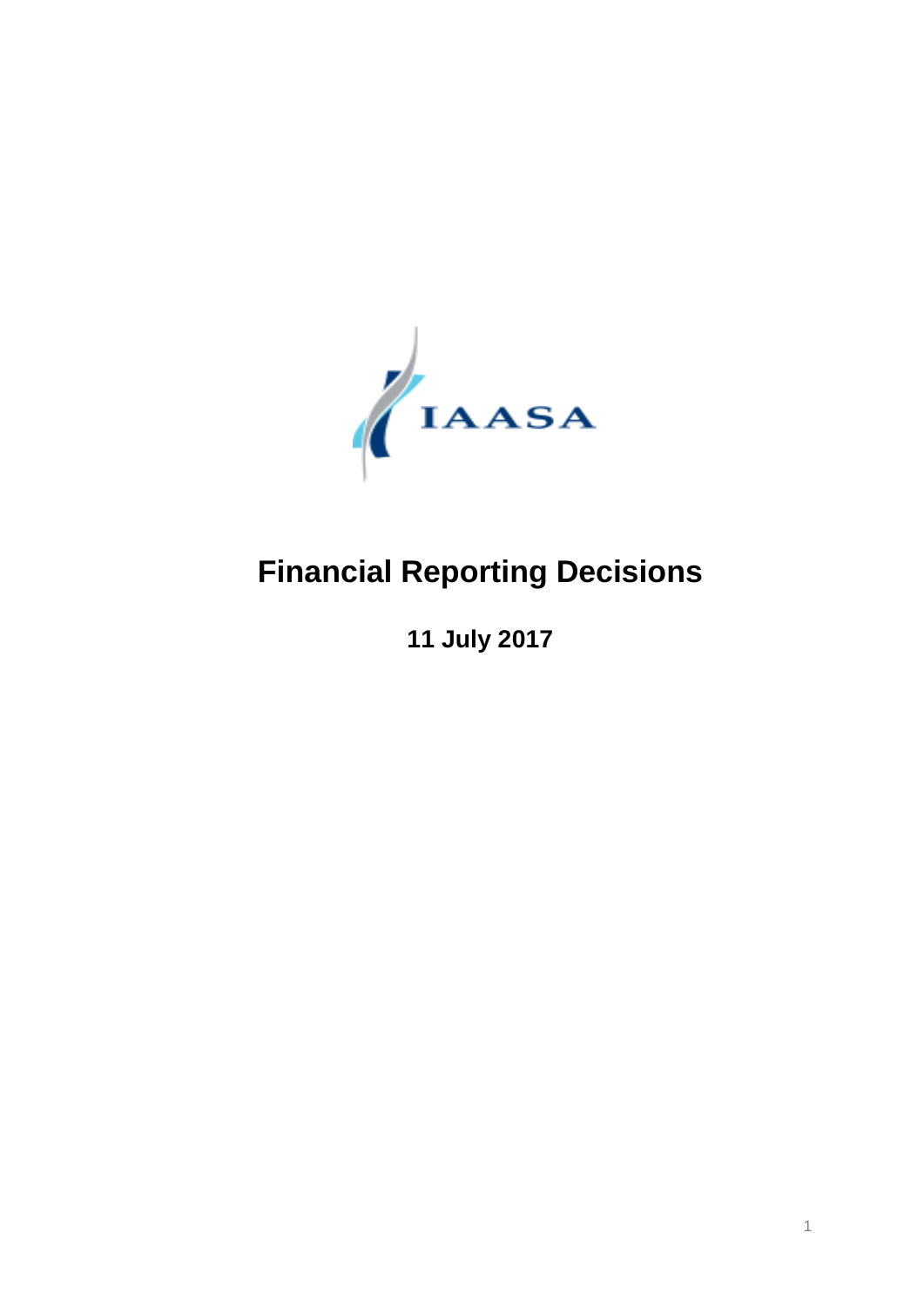| <b>Issuer</b>                                                                                                                                                                                                                                                                                                                                                                                                                                                       | BrokerCreditService Structured Products plc                                                                                                                                        |  |  |
|---------------------------------------------------------------------------------------------------------------------------------------------------------------------------------------------------------------------------------------------------------------------------------------------------------------------------------------------------------------------------------------------------------------------------------------------------------------------|------------------------------------------------------------------------------------------------------------------------------------------------------------------------------------|--|--|
| <b>Report type</b>                                                                                                                                                                                                                                                                                                                                                                                                                                                  | Annual financial statements                                                                                                                                                        |  |  |
| <b>Reporting period</b>                                                                                                                                                                                                                                                                                                                                                                                                                                             | Year ended 31 December 2015                                                                                                                                                        |  |  |
| <b>Financial reporting</b><br>framework                                                                                                                                                                                                                                                                                                                                                                                                                             | <b>IFRS-EU</b>                                                                                                                                                                     |  |  |
| <b>Applicable financial</b><br>reporting standards                                                                                                                                                                                                                                                                                                                                                                                                                  | IFRS 13 Fair Value Measurement and IAS 1 Presentation of Financial<br>Statements;                                                                                                  |  |  |
|                                                                                                                                                                                                                                                                                                                                                                                                                                                                     | <b>IFRS 7 Financial Instruments: Disclosures:</b><br>credit risk<br>market price risk<br>$\overline{\phantom{a}}$<br>liquidity risk<br>sensitivity analysis                        |  |  |
|                                                                                                                                                                                                                                                                                                                                                                                                                                                                     | IAS 27 Separate Financial Statements: disclosure of interests in<br>subsidiaries and associates;                                                                                   |  |  |
|                                                                                                                                                                                                                                                                                                                                                                                                                                                                     | IAS 8 Accounting Policies, Changes in Accounting Estimates and Errors:<br>٠<br>restatement of amounts in the Statement of Cash Flows;                                              |  |  |
|                                                                                                                                                                                                                                                                                                                                                                                                                                                                     | IAS 8 Accounting Policies, Changes in Accounting Estimates and Errors:<br>٠<br>disclosure of new financial reporting standards that have been issued<br>but are not yet effective; |  |  |
|                                                                                                                                                                                                                                                                                                                                                                                                                                                                     | IAS 24 Related Party Disclosures; and<br>٠                                                                                                                                         |  |  |
|                                                                                                                                                                                                                                                                                                                                                                                                                                                                     | <b>IFRS 8 Operating Segments.</b>                                                                                                                                                  |  |  |
| <b>Other Regulations</b>                                                                                                                                                                                                                                                                                                                                                                                                                                            | Article 142A(5)(b) of the Cyprus Companies Law, Cap.113:<br>٠<br>preparation of consolidated financial statements for the year ended 31<br>December 2015; and                      |  |  |
|                                                                                                                                                                                                                                                                                                                                                                                                                                                                     | Regulation 5(4)(c)(ii) of the Transparency (Directive 2004/109EC)<br>Regulations (S.I. No.277 of 2007) (as amended) ('the Regulations') -<br>Management Reports - fair review.     |  |  |
| <b>Summary</b><br>BrokerCreditService Structured Products plc ('the issuer') is an entity whose principal activity is to<br>provide brokerage, retail and investment banking, depository and asset management services to<br>individuals and corporate customers in the Russian Federation and in other jusisdictions. The issuer has<br>5 wholly owned subsidiaries and has debt securities admitted to trading on the Main Market of the Irish<br>Stock Exchange. |                                                                                                                                                                                    |  |  |
| IAASA performed an unlimited scope examination of the issuer's annual financial statements for the year<br>ended 31 December 2015.                                                                                                                                                                                                                                                                                                                                  |                                                                                                                                                                                    |  |  |
| IAASA concluded that the issuer had not complied, in full, with the disclosure requirements of a number<br>of financial reporting standards', Article 142A(5)(b)of Cyprus Companies Law and Regulation 5(4)(c)(ii)<br>of the Regulations. The issuer provided IAASA with undertakings to provide additional disclosures in<br>future financial statements regarding:                                                                                                |                                                                                                                                                                                    |  |  |
| (a) preparation of consolidated financial statements (for the year ended 31 December 2015);                                                                                                                                                                                                                                                                                                                                                                         |                                                                                                                                                                                    |  |  |
| (b) IFRS 13 fair value disclosures related to:                                                                                                                                                                                                                                                                                                                                                                                                                      |                                                                                                                                                                                    |  |  |
| disclosure of the fair value hierarchy (Level 1, 2 and 3);<br>(i)                                                                                                                                                                                                                                                                                                                                                                                                   |                                                                                                                                                                                    |  |  |
| a description of the principal valuation techniques and inputs; and<br>(ii)                                                                                                                                                                                                                                                                                                                                                                                         |                                                                                                                                                                                    |  |  |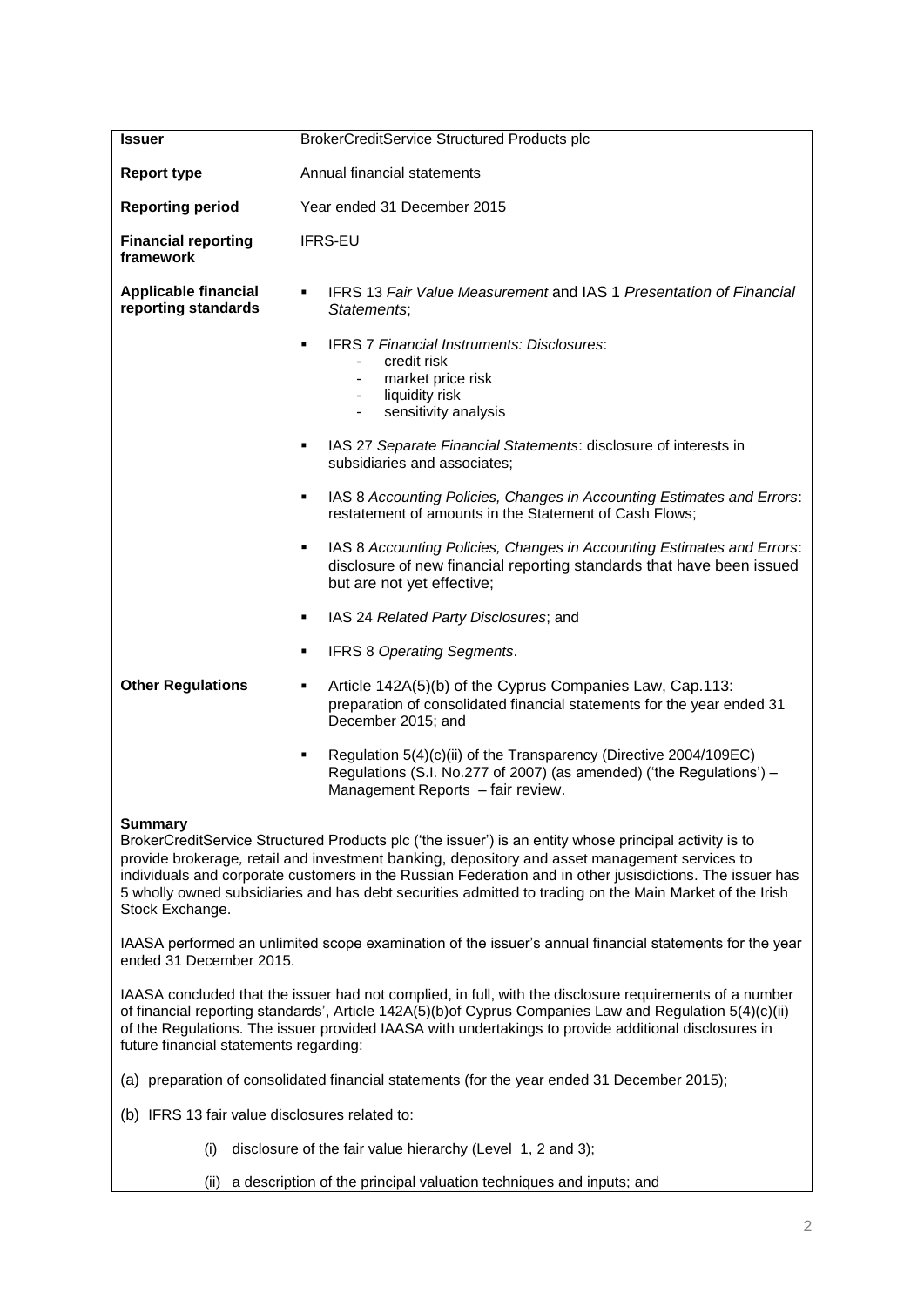- (iii) sub-classification of the fair value of derivatives;
- (c) IFRS 7 fair value disclosures related to:
	- (i) offsetting of financial assets and financial liabilities including derivatives;
	- (ii) the credit risk of financial assets;
	- (iii) the market price risk of financial assets; and
	- (iv) a sensitivity analysis of: market price risk, currency risk and interest rate risk;
- (d) the restatement of amounts in the Statement of Cash Flows (IAS 8 refers);
- (e) IAS 8.30 disclosures relating to new financial reporting standards issued but not yet effective;
- (f) IAS 24 *Related Party Disclosures*;
- (g) Management Report fair review Regulation  $5(4)(c)(ii)$  of the Regulations; and
- (h) IFRS 8 *Operating Segments* disclosures.

# **Background**

The issuer is a Company incorporated in Cyprus initially as a private limited company under the provisions of Cyprus Companies Law Cap. 113 and later converted to a public limited company.

# **Outline of financial reporting treatment applied by the issuer and outline of decisions made by IAASA**

Set out below is an outline of the financial reporting treatment applied by the issuer, the financial reporting decisions made by IAASA, and the corrective actions to be undertaken by the issuer.

| Financial reporting treatment applied by the |  |
|----------------------------------------------|--|
| issuer                                       |  |

### **Outline of decision made by IAASA and corrective action to be undertaken by the issuer**

# **1. Article 142A(5)(b) of the Cyprus Companies Law, Cap.113: preparation of consolidated financial statements for the year ended 31 December 2015;**

The issuer prepared separate financial statements as opposed to consolidated financial statements for the Group.

The issuer's rationale for preparing separate financial statements was based on its view that all its subsidiaries would be excluded from the consolidated financial statements because the necessary information for inclusion of the subsidiaries in the consolidated financial statements could not be obtained without disproportionate expense or undue delay in accordance with Article 142A(5)(b) of the Cyprus Companies Law, Cap.113. The issuer stated that this Article was widely used by directors and auditors for the exclusion of the subsidiaries from consolidation in accordance with the guidance received by the Institute of Certified and Public Accountants of Cyprus.

IAASA concluded that:

- (a) the reasons for all its subsidiaries being excluded from the consolidated financial statements did not appear to meet, in full, the requirement of disproportionate costs or inexcusable delays contained in Article 142A (5)(b) of Cyprus Companies Law; and
- (b) the issuer's statement of compliance with IFRS appears inconsistent with the exclusion of all its subsidiaries from consolidation.

It was noted that the provisions for consolidation that were permitted by Article 142A(5) of Cyprus Companies Law Cap. 113 have now been repealed.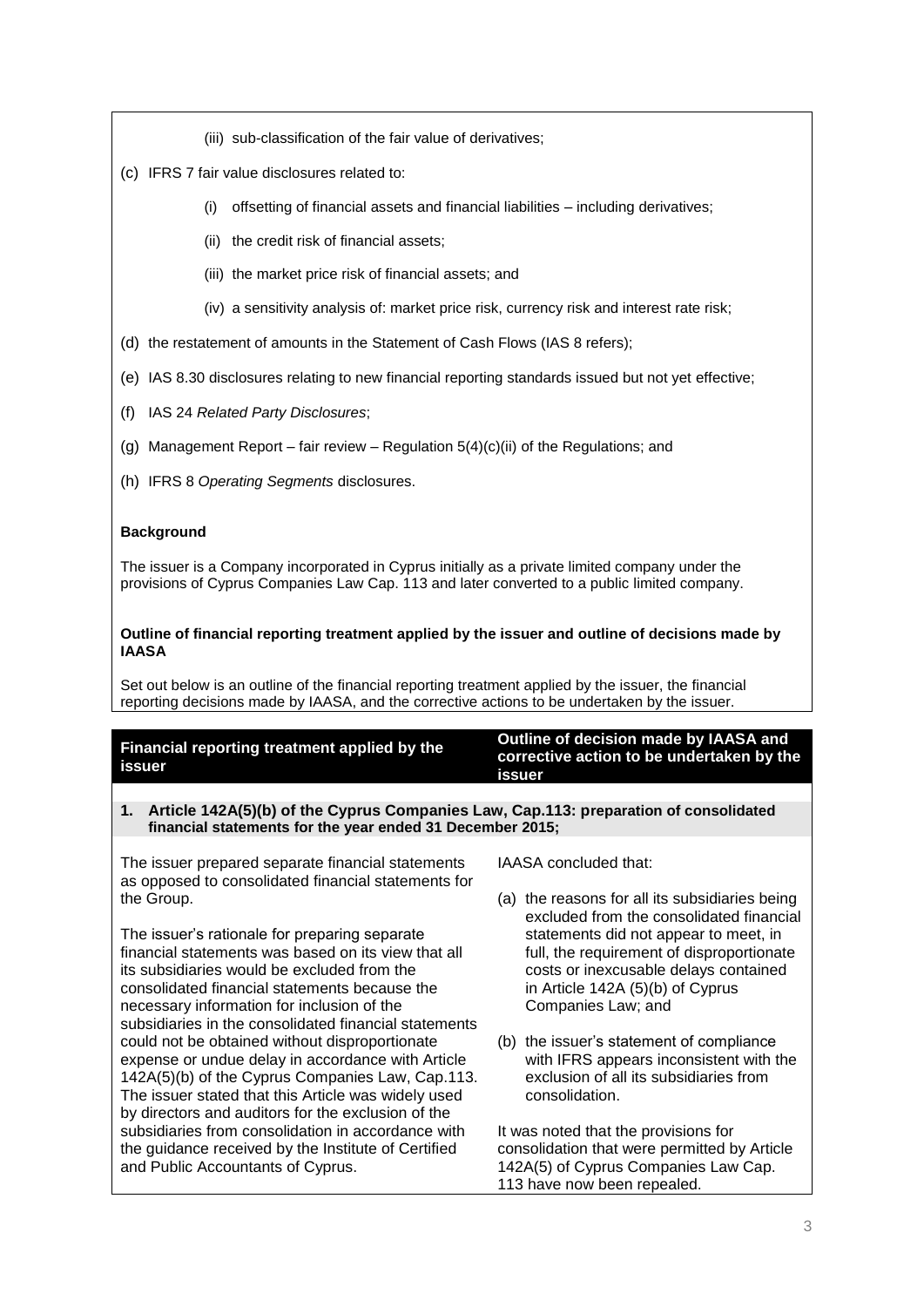| Financial reporting treatment applied by the<br>issuer                                                                                                                                | Outline of decision made by IAASA and<br>corrective action to be undertaken by the<br>issuer                                                                                                       |  |  |
|---------------------------------------------------------------------------------------------------------------------------------------------------------------------------------------|----------------------------------------------------------------------------------------------------------------------------------------------------------------------------------------------------|--|--|
| The issuer stated that information could not be<br>obtained for all the subsidiaries without undue delay<br>for the following reasons:                                                | The issuer subsequently prepared and<br>published audited consolidated financial<br>statements for the year ended 31 December<br>2016 which included the consolidated                              |  |  |
| (a) the financial statements for the year ended 31<br>December 2015 for all 5 subsidiaries were not<br>prepared prior to the publication of the issuer's<br>financial statements; and | comparative amounts for 2015.                                                                                                                                                                      |  |  |
| (b) auditors were not engaged to perform the<br>statutory audit of each subsidiaries financial<br>statements.                                                                         |                                                                                                                                                                                                    |  |  |
| <b>IFRS 13 Fair Value Measurement and IAS 1 Presentation of Financial Statements</b><br>2.                                                                                            |                                                                                                                                                                                                    |  |  |
| The Notes to the financial statements stated that the<br>issuer traded in a range of financial instruments<br>including:                                                              | IAASA concluded that the issuer's financial<br>statements had not adequately disclosed or<br>had omitted the following information<br>required by IFRS 13 (and IFRS 7):                            |  |  |
| (a) repurchase and reverse-repurchase<br>agreements;                                                                                                                                  | (a) the fair value hierarchy as required by                                                                                                                                                        |  |  |
| (b) a range of derivatives;                                                                                                                                                           | IFRS 13 paragraphs 70 to 90 (Level 1,<br>Level 2 and Level 3);                                                                                                                                     |  |  |
| (c) bonds,                                                                                                                                                                            | (b) a description of the valuation<br>technique(s) and the input(s) used in the                                                                                                                    |  |  |
| (d) equities; and<br>(e) unlisted securities.                                                                                                                                         | fair value measurement of selected<br>financial instruments as required by<br>IFRS 13.93(d);                                                                                                       |  |  |
| The issuer also disclosed that for derivative financial                                                                                                                               | (c) sub-classifications of the line items (in                                                                                                                                                      |  |  |
| instruments fair values are determined by reference<br>to third party market values and has been included<br>within the line item 'trade payables'.                                   | this instance by class of derivatives<br>which includes forward contracts and<br>futures) either in the Statement of<br>Financial Position or in the Notes (IAS<br>1.77 and IFRS 13.94 refer); and |  |  |
|                                                                                                                                                                                       | (d) gross and net assets and liabilities<br>(offset) as required by IFRS 7.13C<br>(including but not limited to derivatives).                                                                      |  |  |
|                                                                                                                                                                                       | The issuer gave undertakings to IAASA to<br>provide the following disclosures in future<br>financial statements:                                                                                   |  |  |
|                                                                                                                                                                                       | (a) the disclosures required by IFRS<br>13.93(b), IFRS 13.93 (d), IFRS 13.94<br>and related IAS 1.77; and                                                                                          |  |  |
|                                                                                                                                                                                       | (b) the disclosures required by IFRS 7.13.C<br>whether for derivatives or other financial<br>instruments within the scope of IFRS<br>7.13C.                                                        |  |  |
|                                                                                                                                                                                       |                                                                                                                                                                                                    |  |  |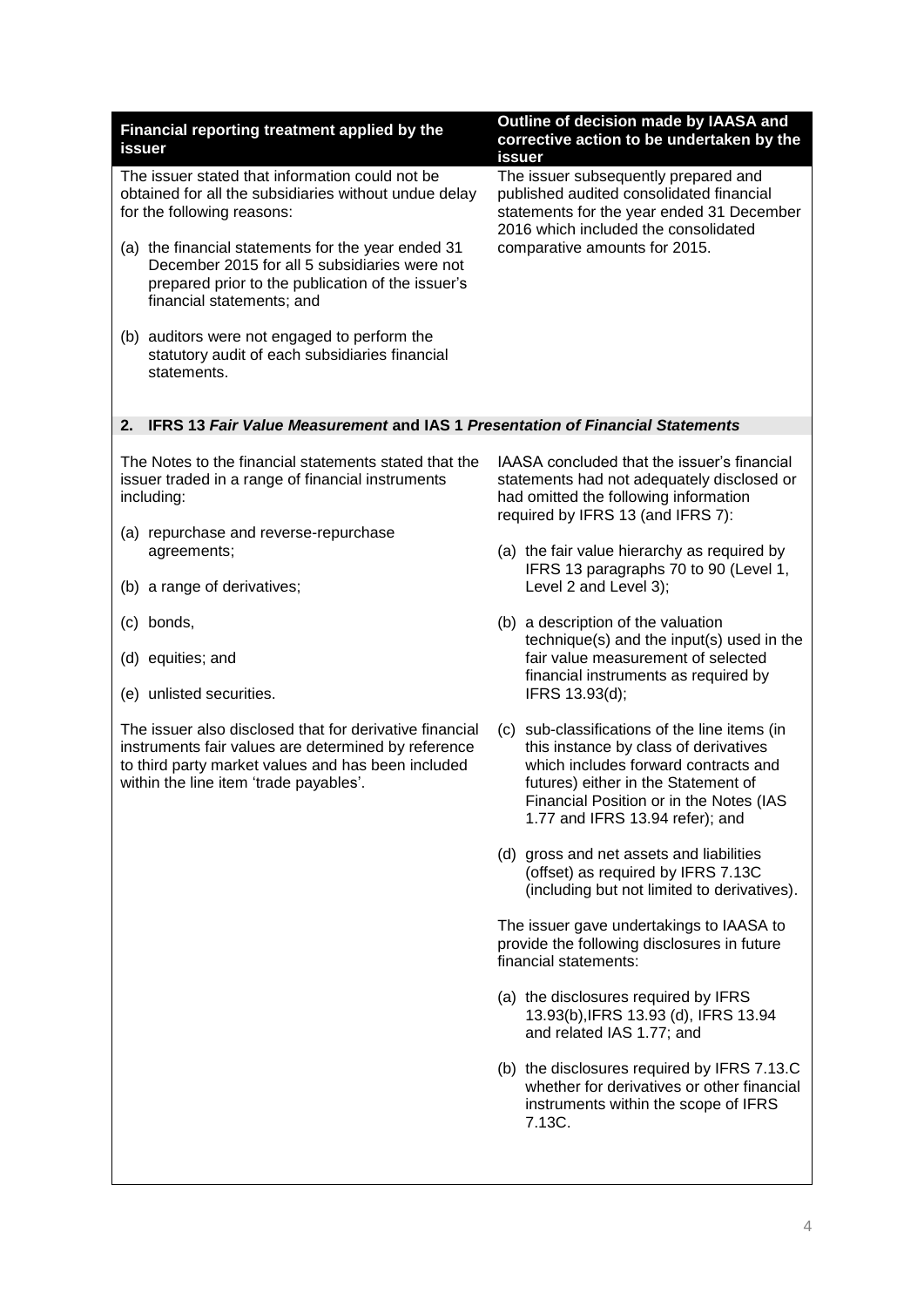| Financial reporting treatment applied by the |  |  |
|----------------------------------------------|--|--|
| issuer                                       |  |  |

#### **Outline of decision made by IAASA and corrective action to be undertaken by the issuer**

#### **3. IFRS 7 Credit risk disclosure**

The issuer had an exposure to credit risk arising from holding investments in bonds, derivatives, repurchase agreements and reverse-repurchase agreements, loans and cash and cash equivalents. However, there were limited disclosures provided in the financial statements of the specific credit risk policies (qualitative information) applied by the issuer and the financial statements did not appear to disclose the credit quality of selected financial assets.

IAASA concluded that the disclosures in the issuer's financial statements did not comply, in full, with the disclosure requirements of IFRS 7.33, IFRS 7.34 (credit risk) and IFRS 7.36 (b) – collateral and IFRS  $7.36(c)$  – credit quality.

The issuer gave undertakings to IAASA that future financial statements would comply, in full, with the qualitative and quantitative disclosure requirements of IFRS 7.33, IFRS 7.34, IFRS 7.36 (b) and IFRS 7.36(c).

# **4. IFRS 7 Market price risk disclosures**

The issuer's financial statements stated that, to manage its price risk arising from investments in equity securities, the issuer had diversified its portfolio. Diversification of the portfolio was done in accordance with limits set by the Company's Board of Directors.

IAASA concluded that the market price risk disclosures in the issuer's financial statements lacked sufficient detail and did not comply, in full, with the qualitative and quantitative disclosure requirements of IFRS 7.33 and IFRS 7.34(c) (concentrations of risk) related to market price risk.

The issuer gave undertakings to IAASA that future annual financial statements will comply, in full, with the qualitative and quantitative disclosure requirements of IFRS 7.33 and IFRS 7.34(c).

# **5. IFRS 7 Liquidity risk disclosures**

The liquidity risk table in the Notes to the financial statements disclosed a significant amount of liabilities maturing within 12 months. Accordingly, it appeared that the issuer was exposed to a significant amount of liquidity risk.

It was not readily apparent as to whether or not the following information had been provided in full in the financial statements:

- (a) how liquidity risk was managed, including what were the leverage limits and what were the restrictions on illiquid investments;
- (b) who was responsible for monitoring liquidity risk;
- (c) what type of assets were available to manage liquidity risk; and
- (d) what were the credit facilities available in order to manage the liquidity risk and limits thereon.

IAASA concluded that:

- (a) the issuer's reference to procedures with the objective of minimising losses was not sufficient to meet the qualitative disclosure requirements of IFRS 7.33; and
- (b) the issuer had not disclosed a maturity analysis that identified separately the non-derivative and derivative financial liabilities.

The issuer gave undertakings to IAASA that future annual financial statements will comply, in full, with the disclosures required by IFRS 7.39(a) to (c).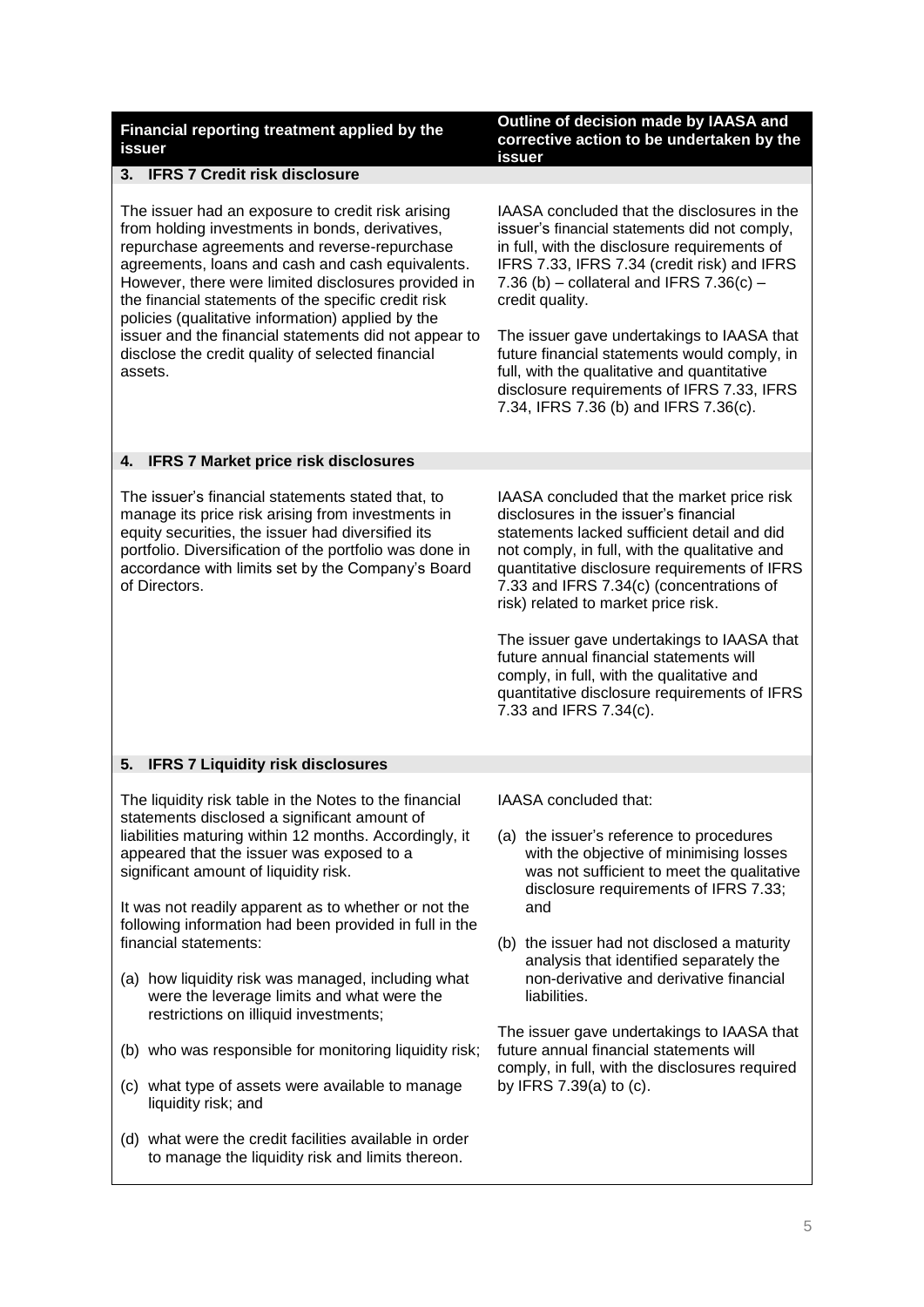| Financial reporting treatment applied by the<br>issuer                                                                                                                                                                                                                                                                                                                                                                                                                                                                                                                                                                                                                                                                            | Outline of decision made by IAASA and<br>corrective action to be undertaken by the<br>issuer                                                                                                                                                                                                                                          |
|-----------------------------------------------------------------------------------------------------------------------------------------------------------------------------------------------------------------------------------------------------------------------------------------------------------------------------------------------------------------------------------------------------------------------------------------------------------------------------------------------------------------------------------------------------------------------------------------------------------------------------------------------------------------------------------------------------------------------------------|---------------------------------------------------------------------------------------------------------------------------------------------------------------------------------------------------------------------------------------------------------------------------------------------------------------------------------------|
| It was not readily apparent as to whether or not, the<br>disclosure of the issuer's exposure to liquidity risk<br>complied in full with the requirements of IFRS 7.39<br>(a) to $(c)$ .                                                                                                                                                                                                                                                                                                                                                                                                                                                                                                                                           |                                                                                                                                                                                                                                                                                                                                       |
| <b>IFRS 7 Sensitivity analysis</b><br>6.                                                                                                                                                                                                                                                                                                                                                                                                                                                                                                                                                                                                                                                                                          |                                                                                                                                                                                                                                                                                                                                       |
| The issuer did not appear to disclose a sensitivity<br>analysis for:<br>(a) currency risk; and                                                                                                                                                                                                                                                                                                                                                                                                                                                                                                                                                                                                                                    | IAASA concluded that the issuer had not<br>disclosed a sensitivity analysis for currency<br>and interest rate risk in accordance with<br><b>IFRS 7.40.</b>                                                                                                                                                                            |
| (b) interest rate risk on interest bearing assets                                                                                                                                                                                                                                                                                                                                                                                                                                                                                                                                                                                                                                                                                 | The issuer gave undertakings to IAASA that                                                                                                                                                                                                                                                                                            |
| in accordance with the requirements of IFRS 7.40.                                                                                                                                                                                                                                                                                                                                                                                                                                                                                                                                                                                                                                                                                 | future annual financial statements will<br>comply, in full, with the disclosure<br>requirements of IFRS 7.40.                                                                                                                                                                                                                         |
| IAS 27 Separate Financial Statements: Disclosure of interests in subsidiaries and<br>7.<br>associates                                                                                                                                                                                                                                                                                                                                                                                                                                                                                                                                                                                                                             |                                                                                                                                                                                                                                                                                                                                       |
| IAS 27.17 states that when a parent (other than a<br>parent covered by paragraphs IAS 27.16 - 16A)<br>prepares separate financial statements, it is<br>required to disclose a list of significant investments<br>in subsidiaries, joint ventures and associates<br>including the name of those investees, their<br>principal place of business and its proportion of the<br>ownership interest in its separate financial<br>statements.<br>The financial statements did not disclose the<br>following information:<br>(a) the name of the parent and ultimate parent of<br>the issuer; and<br>(b) the identity of the issuer's five subsidiaries.<br>IAS 8 Accounting Policies, Changes in Accounting Estimates and Errors:<br>8. | IAASA concluded that the issuer had not<br>complied in full with the disclosure<br>requirements of IAS 27.17.<br>The issuer gave undertakings to IAASA that<br>future annual financial statements will<br>comply, in full, with the disclosure<br>requirements of IAS 27.17 (where IAS 27<br>applies).                                |
| <b>Restatement of amounts in the Statement of Cash Flows</b>                                                                                                                                                                                                                                                                                                                                                                                                                                                                                                                                                                                                                                                                      |                                                                                                                                                                                                                                                                                                                                       |
| The Statement of Cash Flows appeared to contain a<br>number of errors including the following:<br>(a) the inaccurate labelling of exchange differences<br>arising on financial assets through profit or loss<br>in the Statement of Cash Flows;<br>(b) the inclusion of a non-cash adjustments in the<br>Statement of Cash Flows for the change in the<br>fair value of derivative instruments which<br>amounted to €58.5m;                                                                                                                                                                                                                                                                                                       | IAASA concluded that the issuer had not<br>complied, in full, with the disclosure<br>requirements of IAS 8.42 and IAS 8.49.<br>The issuer gave undertakings to IAASA that<br>future restatements of the amounts in the<br>financial statements will comply, in full, with<br>the disclosure requirements of IAS 8.42 and<br>IAS 8.49. |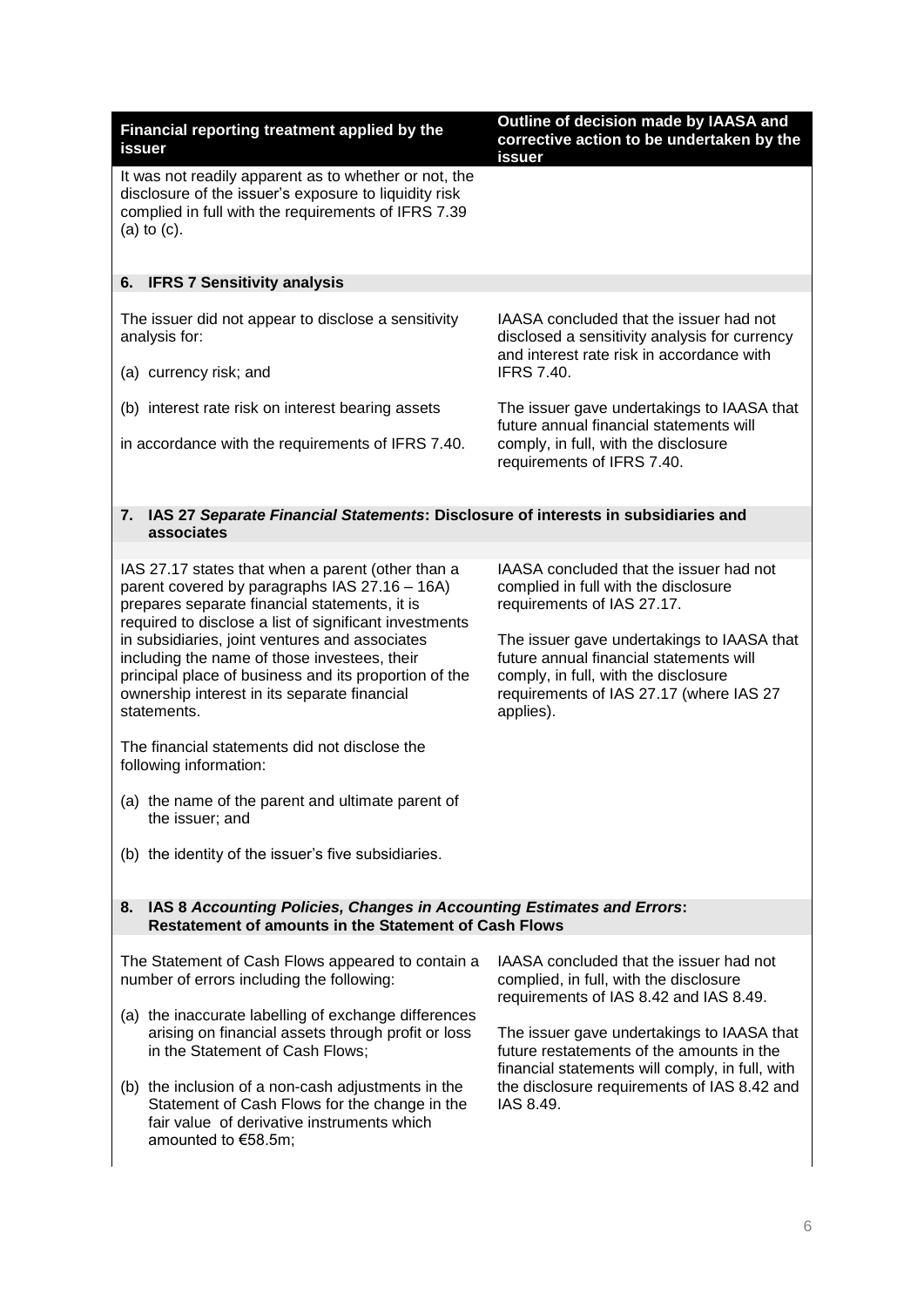| Financial reporting treatment applied by the<br>issuer                                                                                                                                                                    | Outline of decision made by IAASA and<br>corrective action to be undertaken by the<br>issuer                   |
|---------------------------------------------------------------------------------------------------------------------------------------------------------------------------------------------------------------------------|----------------------------------------------------------------------------------------------------------------|
| (c) the restatement in the Statement of Cash Flows<br>of non-cash adjustments for interest income or<br>interest expense on repurchase agreements<br>and bonds; and                                                       |                                                                                                                |
| (d) a material restatement of the cash generated<br>from:                                                                                                                                                                 |                                                                                                                |
| operating activities; and<br>(i)                                                                                                                                                                                          |                                                                                                                |
| (ii) financing activities                                                                                                                                                                                                 |                                                                                                                |
| without sufficient explanation in accordance with the<br>requirements of IAS 8.42 and IAS 8.49 (the<br>correction of prior period errors).                                                                                |                                                                                                                |
| 9. IAS 8 Accounting Policies, Changes in Accounting Estimates and Errors:<br>The disclosure of new financial reporting standards that has been issued but are not yet<br>effective.                                       |                                                                                                                |
| IAS 8.30 requires that where an entity has not<br>applied a new IFRS that has been issued but is not<br>yet effective, it shall disclose:                                                                                 | IAASA concluded that the issuer had not<br>complied, in full, with the disclosure<br>requirements of IAS 8.30. |
| (a) this fact; and                                                                                                                                                                                                        | The issuer gave an undertaking to IAASA                                                                        |
| (b) known or reasonably estimable information<br>relevant to assessing the possible impact that<br>application of the new IFRS will have on the<br>entity's financial statements in the period of<br>initial application. | that future financial statements will comply, in<br>full, with the disclosure requirements of IAS<br>8.30.     |
| The issuer's financial statements did not appear<br>to refer to a number of new IFRSs' that have<br>been issued but are not yet effective including<br>the following:                                                     |                                                                                                                |
| (a) IFRS 15 Revenue from Contracts with<br>Customers;                                                                                                                                                                     |                                                                                                                |
| (b) amendments to IAS 1 Presentation of Financial<br>Statements (part of the IASB's disclosure<br>initiative);                                                                                                            |                                                                                                                |
| (c) narrow scope amendments to IAS 7 Statement<br>of Cash Flows; and                                                                                                                                                      |                                                                                                                |
| (d) narrow scope amendments to IAS 12 Income<br>Taxes.                                                                                                                                                                    |                                                                                                                |
|                                                                                                                                                                                                                           |                                                                                                                |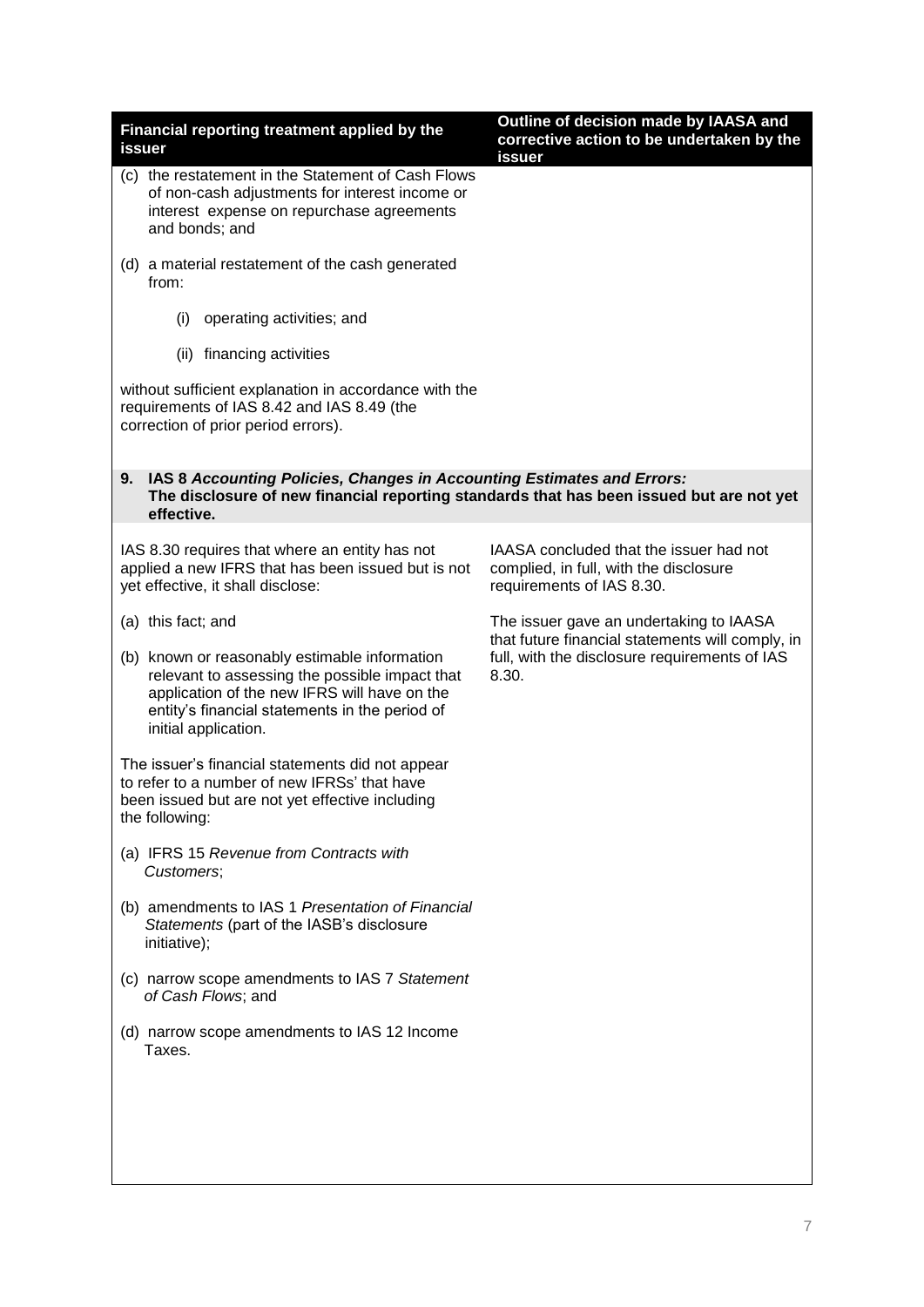# **10. IAS 24** *Related Party Disclosures*

IAS 24.18(b) requires disclosure of the amount of outstanding balances including commitments to related parties. In addition, IAS 24.19 specifies that the disclosures required by IAS 24.18 shall be made separately for separate categories of related parties.

The issuer did not appear to have disclosed the following information:

- (a) the name of its parent and the ultimate controlling party;
- (b) other related parties including the issuer's subsidiaries and other group companies;
- (c) identification of the issuer's key management personnel;
- (d) key management personnel compensation, by category;
- (e) transactions, if any, with related parties that may be within the Group; and
- (f) the amount of the transactions between each related party.

# **11. IFRS 8** *Operating Segments*

The issuer's financial statements did not contain operating segment disclosures (IFRS 8 refers).

The financial statements referred to trading on a proprietary basis and on behalf of external investors. In addition, the Directors' Report referred to the operating environment of the Republic of Cyprus and the Russian Federation.

IAASA concluded the issuer had not complied, in full, with the disclosure requirements of IAS 24.

The issuer gave undertakings to IAASA that future annual financial statements will comply, in full, with the disclosure requirements of IAS 24.

IAASA concluded the issuer had not complied, in full, with the disclosure requirements of IFRS 8 and the minimum entity-wide disclosures contained therein.

The issuer gave undertakings to IAASA that:

- (a) future financial statements will comply, in full, with the disclosure requirements of IFRS 8.22; and
- (b) where the minimum entity-wide disclosures required by IFRS 8.31 to IFRS 8.34 are not available and the cost to develop it would be excessive, the financial statement will state that fact.

# **12. Management Report – fair review – Regulation 5(4)(c)(ii) of the Regulations**

The following matters did not appear to have been referenced in the Management Report: (a) operating profit amounting to  $E$ 21.8m  $(2014; -€29.8m)$ ; (b) gain on derivatives of €58.5m (2014:  $€nil$ ); IAASA concluded the Management Report had not provided a balanced and comprehensive analysis of the development and performance of the issuer's business during the year in accordance with the disclosure requirements of Regulation